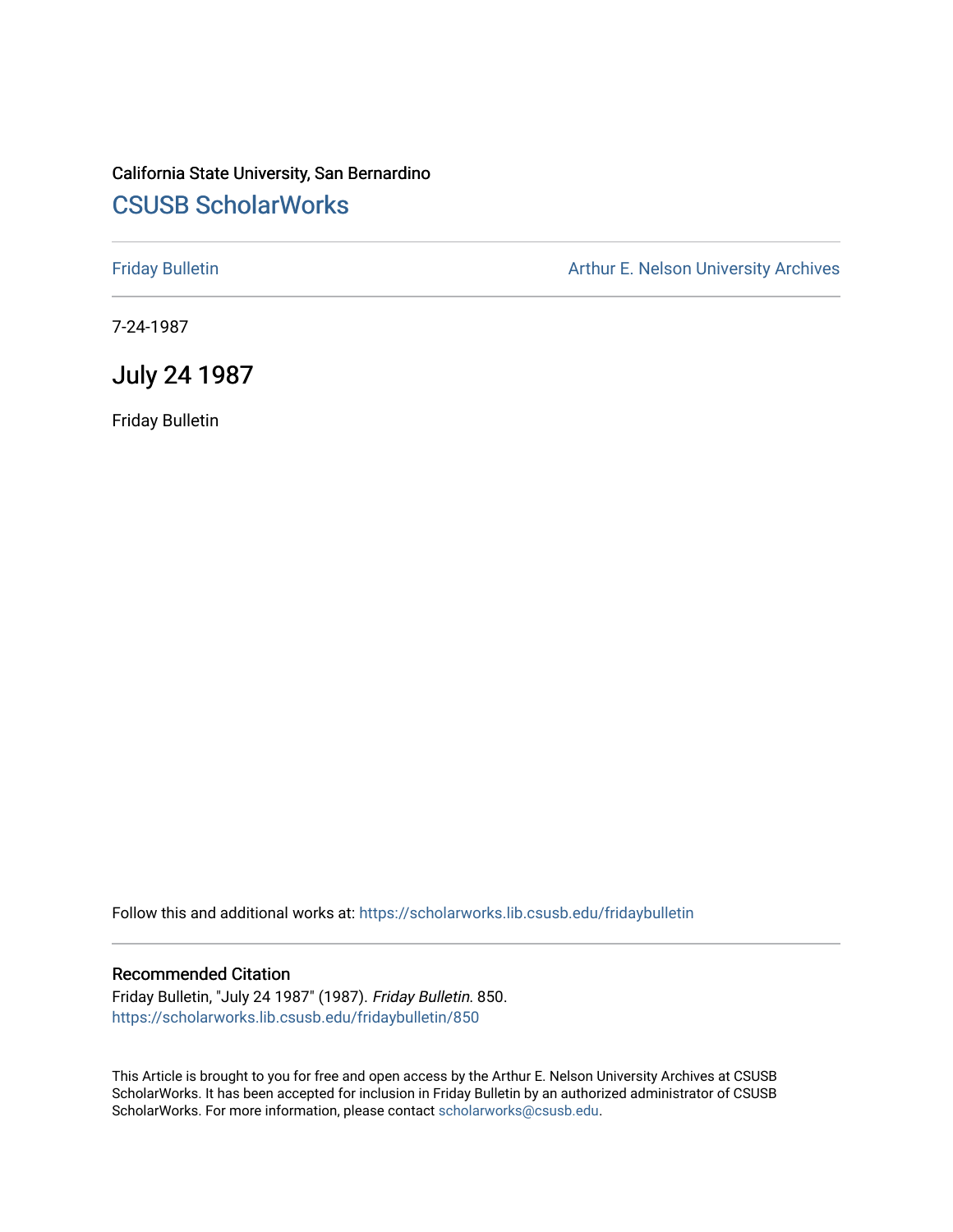# **THE BULLETIH**

**California State University, San Bernardino** *July 24, 1987* 

Construction Abounds The growth of the campus is readily apparent this summer in the In Varied Projects 53.5 million of major and minor construction projects, upgrading and maintenance work underway in preparation for the opening of the university's 23rd year in September.

The Faculty Office Building, which will accommodate 81 faculty plus the Schools of Education and Social and Behavioral Sciences, is 90 percent complete. The interior work—including installation of heating and cooling units, floor tiles, fixtures and blinds—and the landscaping is to be finished by mid-August. Moving of faculty and department offices is to begin Aug. 17.

The contract for the moving of 181 offices (including the shifting of people to occupy the spaces formerly assigned to Education and Social and Behavioral Sciences) will be opened Aug, 3. Campus crews will endeavor to paint and clean many of the vacated offices before the new occupants arrive. Some renovation will be completed by university craftsmen to accommodate the changes.

Projects underway this summer, as compiled from Physical Plant and Facilities Planning, include:

1. Bookstore addition: 45 percent complete; upper floor to be closed in by first week of September; completion scheduled for Nov. 22. Carpets and fixtures will be installed in December so the facility will be ready for use with the beginning of the winter quarter. The second floor will be Bookstore and the half-basement level will be classrooms for Extended Education.

2. Serrano Village Multipurpose Room: construction was started June 30 and is anticipated to take four months; occupancy slated for Oct. 31.

3. Parking lot addition: work on the 400-space lot south of the Commons and adjacent to Serrano Village is  $2\frac{1}{2}$  weeks ahead of schedule. With the project 45 percent complete, the lot should be available for parking about the second week in September.

4. Renovation of the Student Union: the contract was awarded last week and work is in progress to increase the dining area by removing walls between the snack bar and pub. New lighting fixtures are included in the project, set for completion by Sept. 18.

5. Public Safety Office: *a* control center, *a* conference room and five offices for the campus police officers are being built in the main building at the Physical Plant. The 1200 square feet will give the department more space then it currently has in the Heating and Airconditioning Building. University craftsmen did the work, which is to be completed in August.

*6.* Modular classrooms: four temporary classroom buildings will be installed east of the Biology and Physical Sciences Buildings to meet the need for classrooms on an emergency basis. The pads are being completed; the structures are due in mid-August and walkways and ramps will be installed. The electrical work will be contracted. The buildings will have a wooden exterior, tan with brown trim. They will provide four new classrooms.

7. Coochella Valley Center Modular Building: the more permanent, but still temporary, classroomoffice buildings for the center are expected to arrive early in October.

8. Recital Hall: the project of replacing the hardwood floor on the stage in the Recital Hall will go to bid soon.

9. Repainting exterior trim on the Administration, Student Services, Visual Arts and Creative Arts Building: project to be rebid.

(continued on Page 3)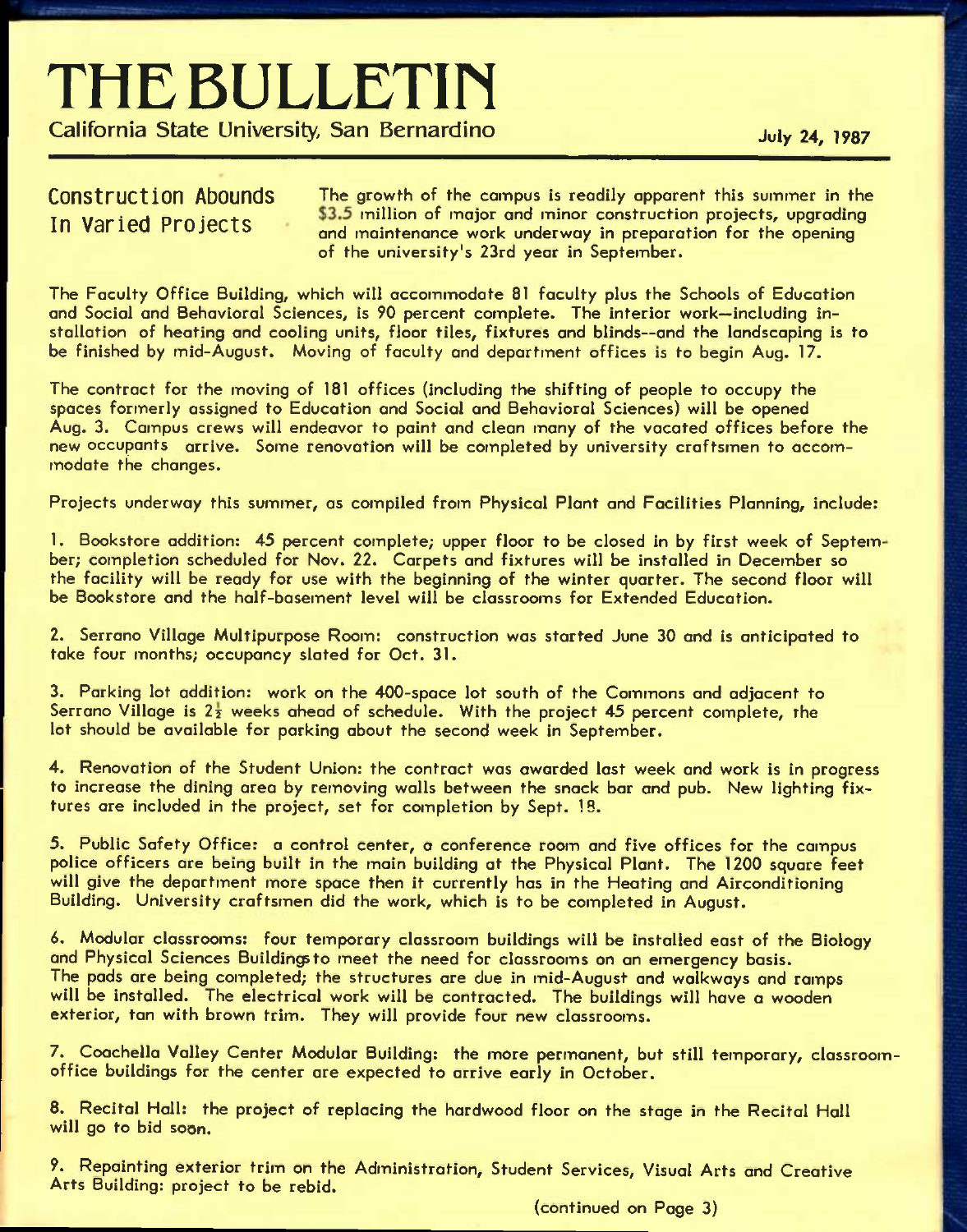**Smoking Now Banned Smoking is now prohibited in the hallways and stairs of all** In Hallways, Stairs and public buildings on campus, according to a major revision in the campus smoking policy approved by the Administrative Council this month.

Cigarettes, pipes and cigars previously had been banned In all classrooms, lecture halls and elevators plus all public areas of the Pfou Library.

Smoking is allowed In private offices, group offices with the consent of all occupants, and designated dining and break areas unless otherwise posted.

A petition bearing 1700 signatures was presented to the university's Risk Management Committee in June to request the smoking ban be extended to corridors and stairs. The revision, prompted by the growing concern about the hazards of secondary smoke exposure, was supported by the committee.

**Concerts Continue** The folk music of Woody Guthrie, Leadbelly and Pete Seeger With Folk, Blue Grass will be revived in a free outdoor concert Wednesday, July 29 by Ross Altman, folksinger-guitarist. The free concert, part of the summer series, begins at 7 p.m. In the Commons Plaza.

Altman, once an English teacher, turns his stage into a classroom as he interprets the American folk tradition through songs and stories. His latest record and tape is "Walking by Woody's Side," which is his own composition.

A "blue grass blowout" is the theme for the Aug. 5 concert, with the return of the Phil Salazar Band. The program will be supplemented by fiddle champion Charl Ann Gastineau and the Cole Miners Clogging Club from Son Bernardino.

Concerts are scheduled for each Wednesday evening through Aug. 26.

Uni Phi Honors **Before concluding its year, the Uni Phi Club honored faculty and** Rotting, Peterson students for their support of students with disabilities. Dr. Richard Botting (Computer Science) received the Dr. Fred Kellers Award, which is designated for a faculty member who has

been sensitive to the needs of students with disabilities and has appropriately adapted teaching techniques and materials In the classroom to equalize educational opportunities.

The Frank Lootens Award, which recognizes outstanding and consistent work behind the scenes as well as technical and attitudinal support, was presented to Walter Peterson, a student assistant in the Services to Students with Disabilities Office last year and this summer.

The Anita Hallberg and Barbara Sovereign Awards, for students who have achieved and have demonstrated leadership, went to John Jamerson and William J. Gropp, Jr. Dr. Kellers is a professor of physics and Lootens and Mrs. Sovereign are staff members who have been honored in the naming of the awards.

The California State University, San Bernardino BULLETIN Is published by the Publications Office, AD 117, on alternate Fridays. Summer issues will appear Aug. 7 and 21. Items for publication should be submitted in writing. Edna Steinman, Editor (Ext. 7814) College and College and College and College and College and College and College and College and College and College and College and College and College and College and College and College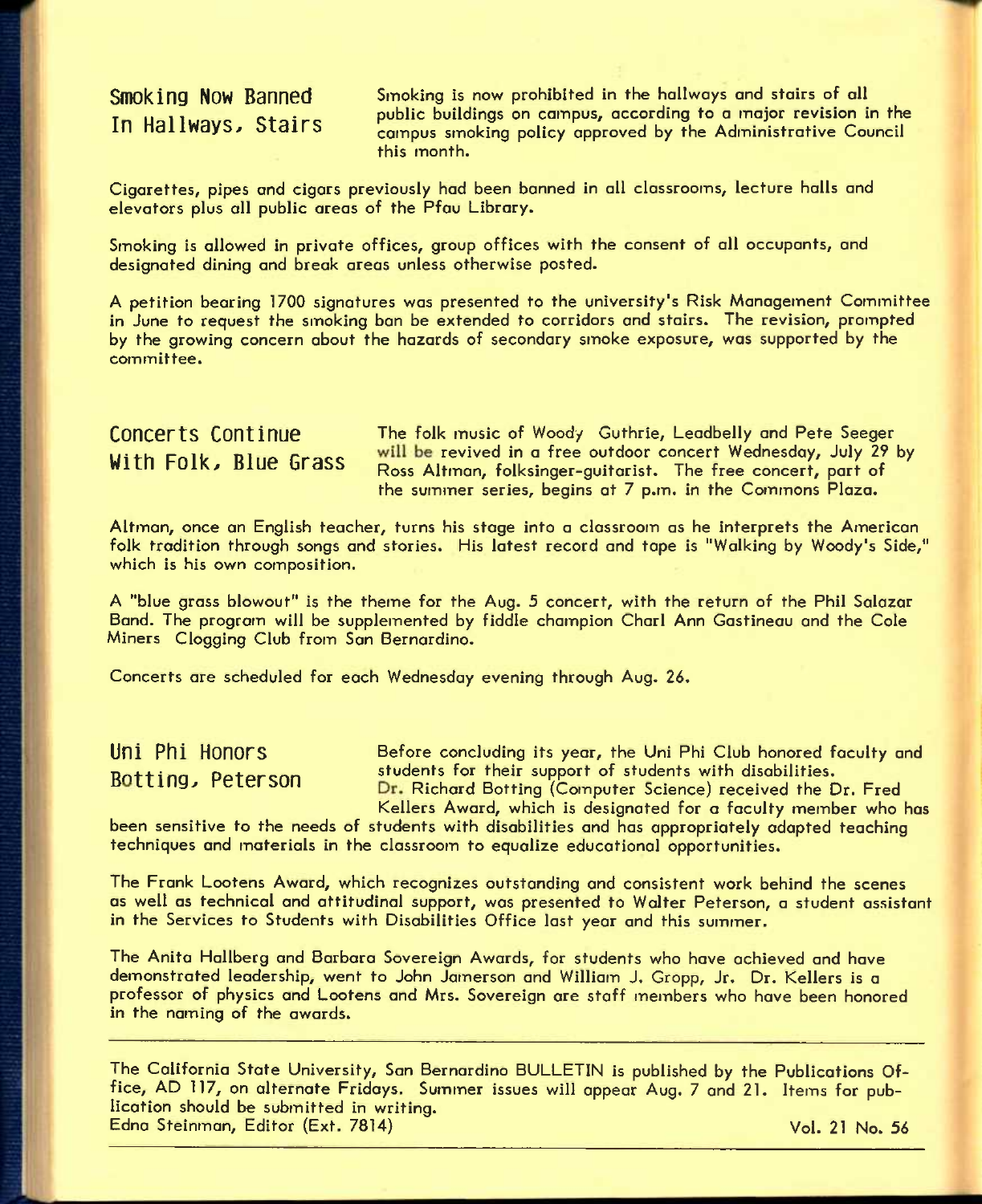## **Construction** (continued from Page 1)

10. Removal of indigenous area: the native brush north of the Student Services Building has been removed. After the irrigation system is installed, the area will be hydroseeded.

11. Automatic entry doors: the contract has been awarded for installation of automatic doors at the Physical Education Building.

12. Library carpet and tile replacements: portions of the third and fourth floors of the Library are being recarpeted. The stacks, which are bolted to the floors for earthquake safety, are not being moved and the carpet is being replaced in the aisles and walkways. A contractor will begin work early in August to replace the carpet in the basement-to-second-floor stairwells with tile.

13. Student Services remodeling: campus personnel are remodeling the conference room into an office for Facilities Planning; the vacated offices will be taken over by Financial Aid.

14. Laboratory remodeling in Pfau Library: work has been completed on remodeling the computer lab in PL 247 and the language lab in PL 266-266A,

15. Exterior lighting: existing lighting fixtures on the campus ore being modified to provide greater illumination; the project is on-going.

U. Swimming pool heater: *a* new energy-efficient pool heater will be installed in early August to provide for extended use of the pool by the swim teams.

17. Elevator repair work: a year-long project will be to re-work elevators in the Pfau Library, the Biology Building and the Physical Sciences Building.

18. Biology parking lot expansion: bids and funding are being sought to add approximately 50 spaces to the temporary lot on the north side of the campus.

19. Commons projects: work to be completed in August includes installation of security grates for the kitchen, a stainless splash in the kitchen, paint and tile repair, installation of track lighting and repair of the block wall around the service area. Part of the tasks will be let to bid and others will be done in-house.

20. Foundation Office remodeling: after social sciences faculty have left the Student Services Building, offices on the far side will be remodeled to provide quarters for the Foundation Office.

**Open Forums Set For Five finalists will be brought to campus in the next 10 days for** President's Assistant interviews for the position of assistant to the president, said Dr. David Porter, chair of the search committee.

Open forums are set from 3 to 4 p.m. in PL 241 for the campus community to meet the condidotes. The individuals, and the dates they will be on campus, are: Dr. Juan Gonzalez, from the Higher Education Institute at UCLA, today, July 24; Dr. Winslow Rogers, associate dean, Claremont Graduate School, Tuesday, July 28; Dr. Robert Crigler, special consultant in the Chancellor's Office, Wednesday, July 29; and Dr. Susan Ashraf, summer session director at CSU. Long Beach, Wednesday, Aug. 5. One finalist, Dr. Adrienne Sims, assistant dean of admissions at the University of Redlonds, was here yesterday.

Approximately 150 applicants were reviewed by the selection committee, which included Hugo Bustamante, student representative; Dr. Stella Clark, Foreign Languages; Jan Jackson, Extended Education, Dr. Adria Klein (Education); Dr. Junryo Miyoshita (Computer Science), Polo Patterson (Library) and Cynthia Pringle (Media Relations).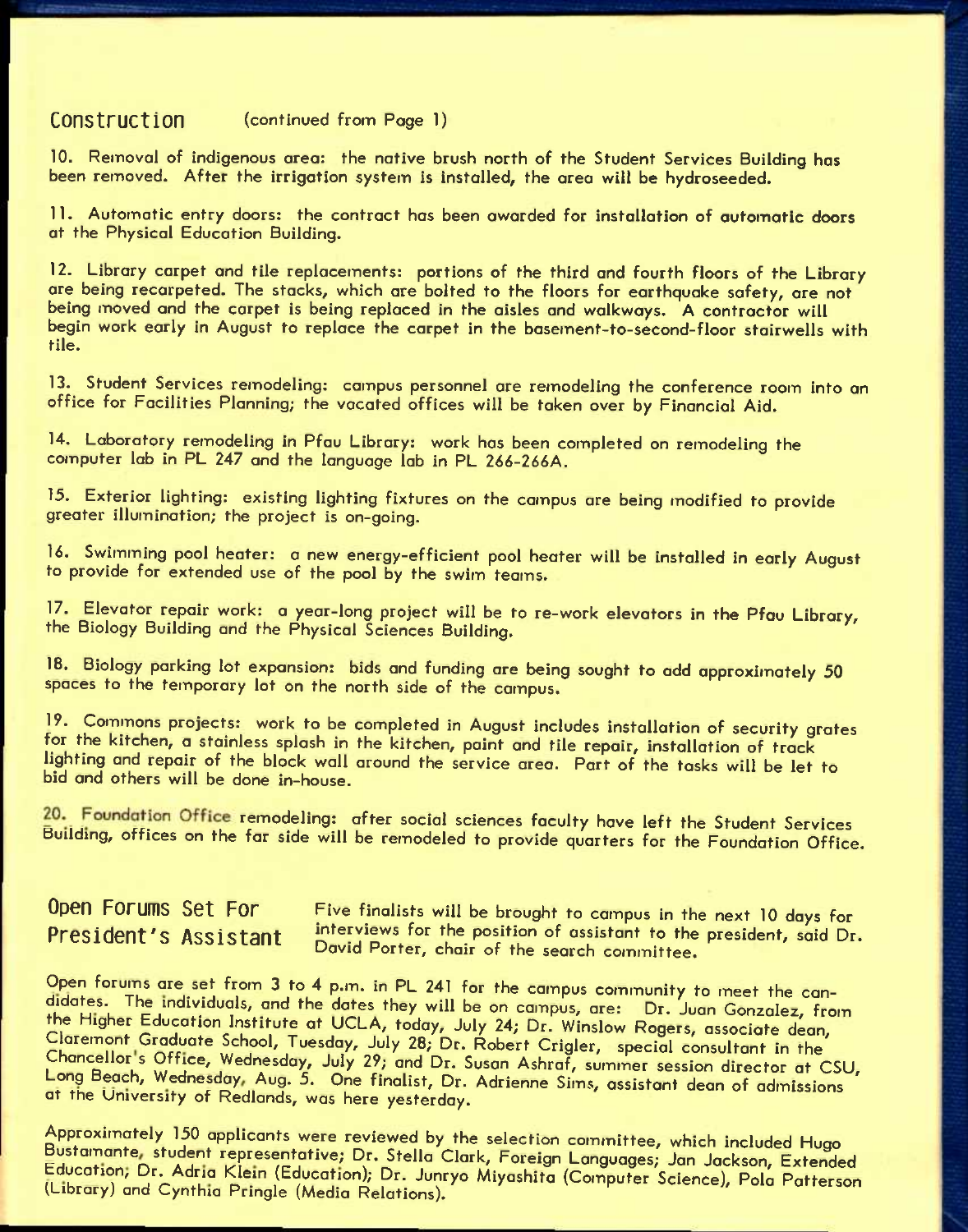# Service

Community Dr. Derk Bruins (National Security Studies) addressed the San Bernardino Host Lions Club July *9* on "U.S. Foreign Relations in the 1990s."

Dr. David Porter (Business and Public Administration) spoke to the County of Riverside Economic Development Council July 9 regarding "Tourism as an Arrow in the Economic Development Quiver,"

Dr. Gilbert Sanchez (Pre-College Outreach Programs) has been appointed to serve on the Board of Directors of the Special Service for Groups, Inc., an umbrella organization for 15 human services agencies in Los Angeles County. The board oversees a \$10 million annual budget. He also is a member of the Corporate Board of Directors of the United Way of Los Angeles County and was one of the Hispanic and Asian volunteers for the United Way recognized by the Los Angeles City Council July 17. Dr. Sanchez represents the university on the advisory committees for the East Los Angeles College Career Center and the Association of Hispanic Professionals for Education.

Dr. Alexander Sokoloff (Biology) spoke to about 140 children at the Yucaipa Branch Library July 1 on the subject "Why Not Eat Insects." His presentation was featured in an article in the San Bernardino Sun.

# **Professional Activities**

Dr. Amer El-Ahraf (Academic Resources, Health Science and Human Ecology) received a certificate of appreciation from the National Environmental Health Association for his contributions to the 1987 "golden anniversary" conference June 13-18 in San Diego.

Dr. Stuart Ellins (Psychology) presented a paper, "Do Coyotes Communicate Conditioned Aversions to Conspecifics?" June 23 at the annual meeting of the Animal Behavior Society at Williams College in Williamstown, MA.

Dr. Tom Pierce (Social and Behavioral Sciences, Economics) participated in a panel discussing "The Economic Consequences of the Tax Reform Act of 1986" at the annual meeting of the Western Economic Association July 8-10 in Vancouver.

Dr. Elisabeth Ryland (Management) has a paper, "Increasing the Attractiveness of Job Offers with Flexible Options," accepted for the annual meeting of the Decision Sciences Institute in November in Boston. The paper is co-authored with Benson Rosen of the University of North Carolina.

**Final Sumner Sessions** The last two of this year's five summer sessions will begin **To Beoin** AUQ **5** Wednesday, Aug. 5. In Session II, which ends Aug. 26, students may earn five units of credit in courses in art, communication, educarion, psychology or social sciences. Classes meet five

days a week for  $2\frac{1}{2}$  hours each period.

Students may earn up to 10 units of credit in Session III, which concludes Sept. 10. Courses are offered in accounting, biology, communication, English, humanities, management, management science, music, natural science, philosophy, psychology, social sciences or sociology. Most classes will meet  $2\frac{1}{2}$  hours, twice a week.

Registrations for these sessions will be accepted next week, July 27-31, at the Admissions Office. Only two of the classes are closed at this time. Further information is available from the Office of Extended Education, Ext. 7527.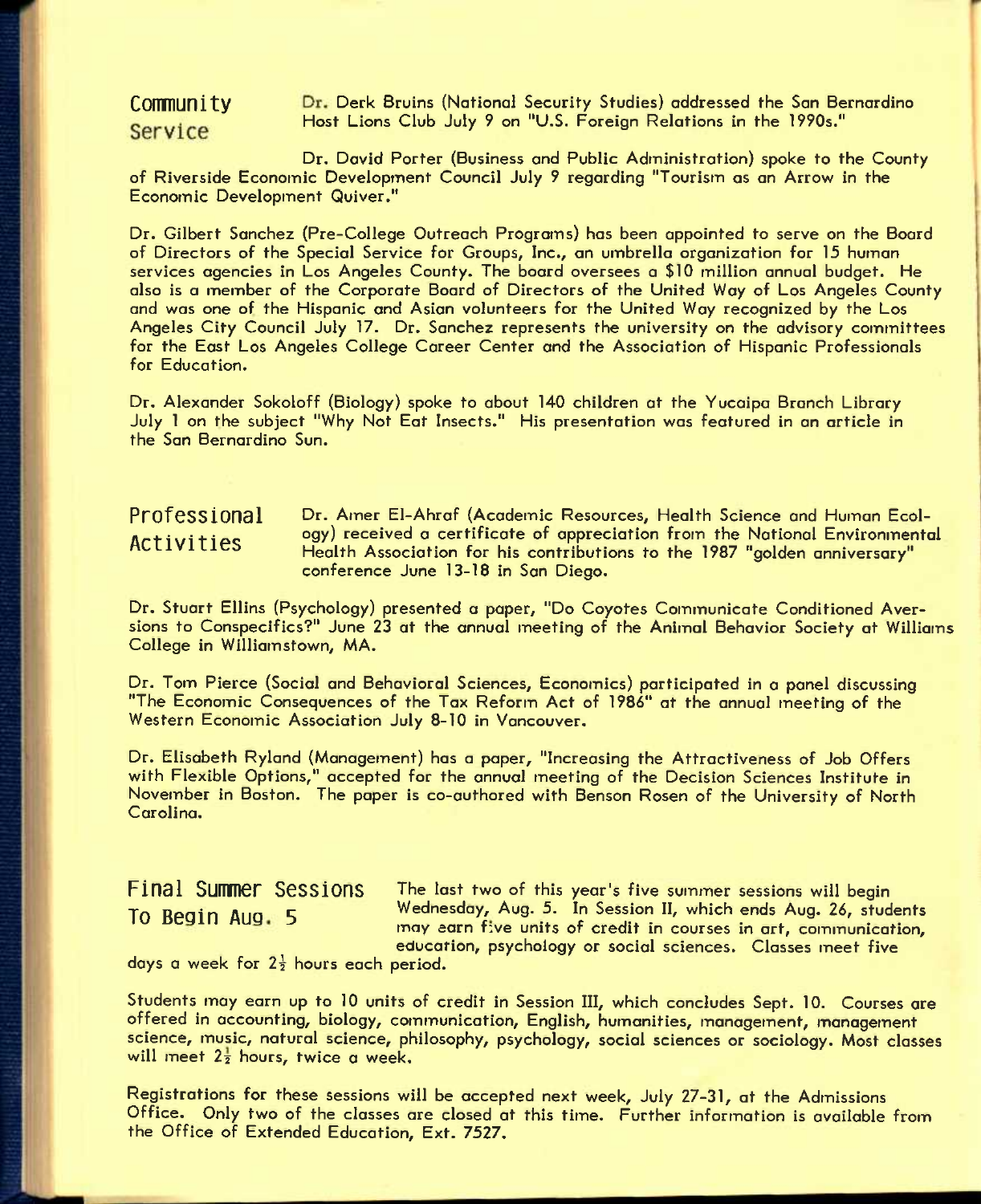**Congratulations** to Lynn Shepard {Academic Services, Advising Center) and Randy Sexton on their marriage July 11 in Redlands. They will make their home in San Bernardino. Sexton is a graduate student in biology here.

### **Personnel**

### REAPPOINTED

# Full-time, permanent

Paula Ammerman Intermediate Account Clerk Accounting Ext. 7501, AD 115

Shannon Kelley Intermediate Account Clerk **Accounting** Ext. 7501, AD 115

Full-time, temporary to May 31, 1988

Christine Castro Clerical Assistant IIA Extended Education Ext. 7527, PL 501A

Carol Damgen Clerical Assistant lA Enrollment Services Ext. 7897, SS 144

Part-time, temporary to Moy 31, 1988

Laurie Pope Clerical Assistant IIA Records Ext. 7317, SS 107

Richard McGee Instructional Computer Consultant I Computer Center Ext. 7293, PL 42

Antonius Ichson Parking Officer Public Safety Ext. 7555, HA 3

Jeannie M. Parks Clerical Assistant IIIA Extended Education Ext. 7527, PL 501A

Thomas J. Ruvolo Graphic Artist I Extended Education Ext. 7527, PL 501A